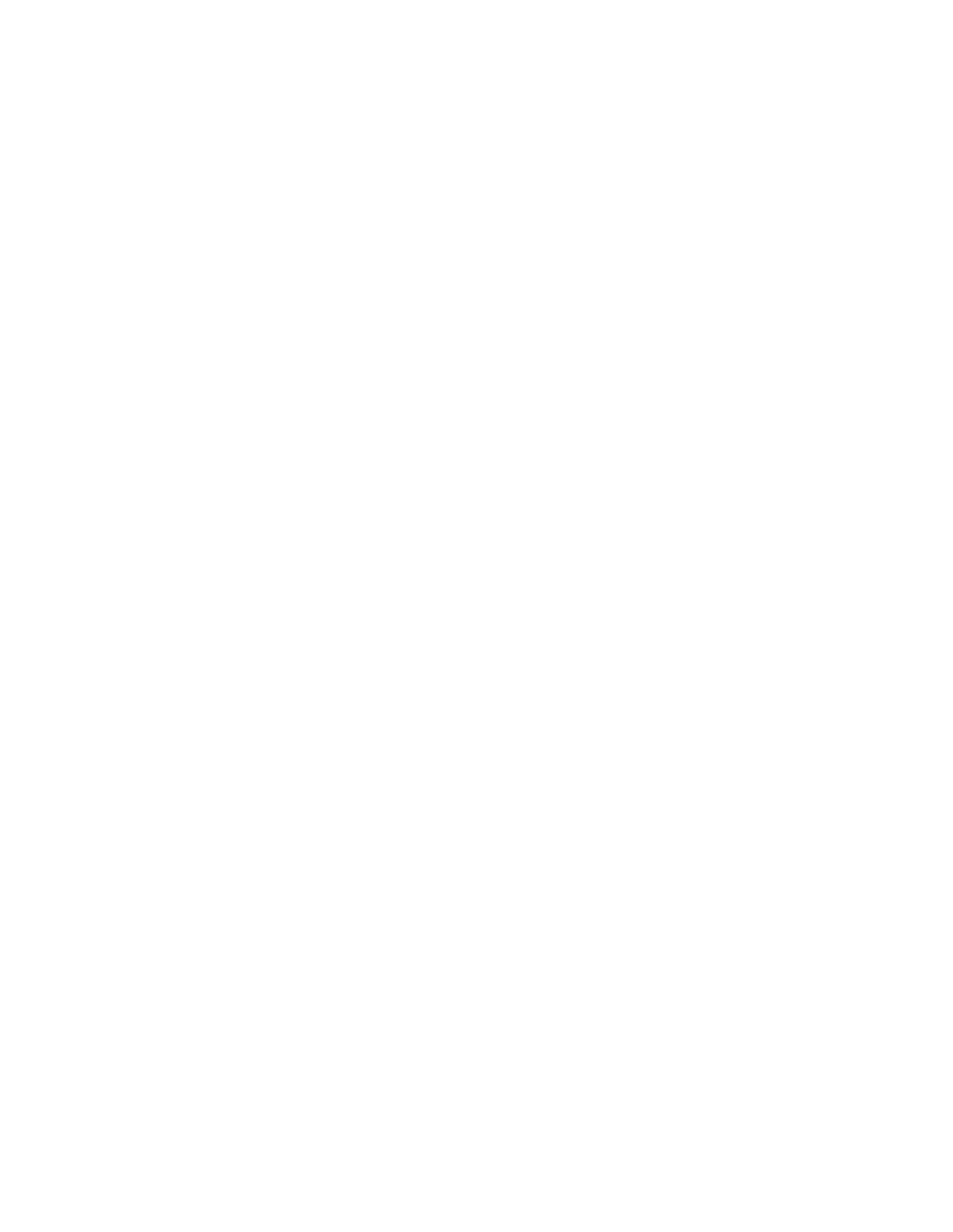# **Table of Contents**

| 9. FRONT PANEL ASSEMBLY REMOVAL AND REPLACEMENT 9 |
|---------------------------------------------------|
|                                                   |
|                                                   |
|                                                   |
|                                                   |
|                                                   |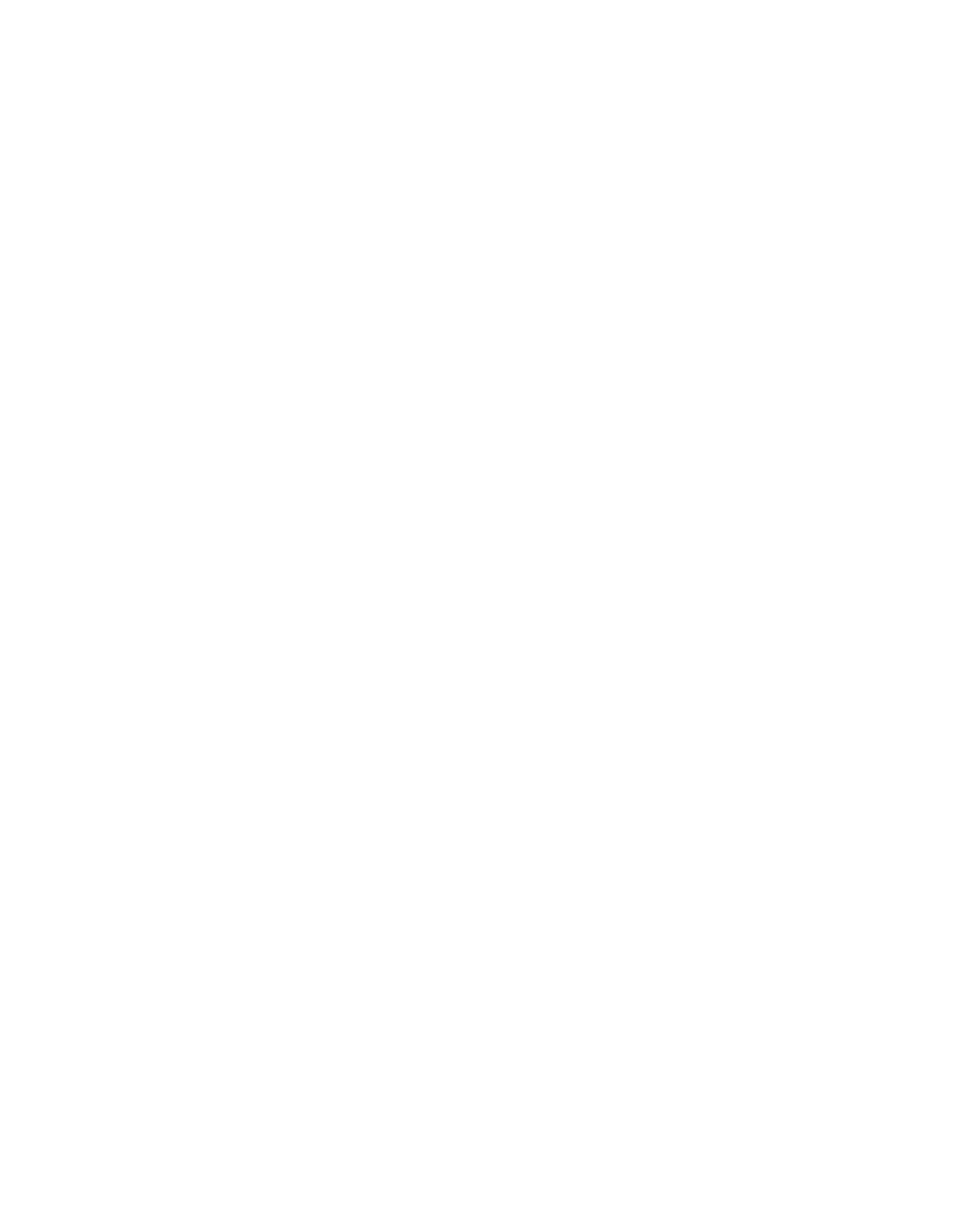### <span id="page-4-0"></span>**1. INTRODUCTION**

This manual provides maintenance instructions for the Site Master Model S810C and S820C Antenna and Coax/Waveguide Analyzer. It describes the product and provides performance verification procedures, parts replacement procedures, and a replaceable parts list.

### **2. DESCRIPTION**

The Site Master is a hand held SWR/RL (standing wave ratio/return loss) and Distance-To-Fault measurement instrument that combines a synthesized source, VSWR Bridge, and receiver in one unit. An optional power monitor is also available.

The following sections contain tests that can be used to verify the performance of the Site Master models S810C and S820C having any version of firmware.

### **3. SITE MASTER FREQUENCY ACCURACY**

The following test can be used to verify the CW frequency accuracy of the Site Master. Measurement calibration of the Site Master is *not* required for this test.

- **a. Equipment Required:**
	- Spectrum Analyzer Anritsu Model MS2663C or equivalent

#### **b. Procedure:**

1. Press and hold the **ESCAPE/CLEAR** key, then press the **ON/OFF** key to turn on the Site Master. (This sets the instrument to the factory preset state.)

### *NOTE*

Before continuing, allow a five minute warm up for the internal circuitry to stabilize.

- 2. Press the **FREQ/DIST** key.
- 3. Press the F1 soft key, set to 9 GHz, then press the **ENTER** key.
- 4. Press the F2 soft key, set to 9 GHz, then press the **ENTER** key.
- 5. On the Site Master, press the **SYS** key, the OPTIONS soft key and then the FIXED CW soft key to turn Fixed CW on.
- 6. Connect the RF cable from the Site Master Test Port to the RF Input on the Spectrum Analyzer.
- 7. Set up the Spectrum Analyzer as follows:
	- (a) Press the **Preset** key, then select **Preset All** (F1).
- (b) Press the **Frequency** key.
- (c) Press the **1** key and then the **GHz** key to change the Center Frequency to 1 GHz.
- (d) Press the **Span** key.
- (e) Press the **7**, **5**, **0**, and **kHz** keys sequentially to change the Frequency Span to 750 kHz.
- (f) Press the **RBW** key.
- (g) Press the **1**, **0** and **kHz** keys sequentially to change the RBW to 10 kHz.
- (h) Press the **VBW** key.
- (i) Press the **Filter Off** soft key (F3) to turn the VB filter off.
- (j) Press the **Manual** soft key (F1) and use the entry knob to set the VBW to 300 Hz.
- (k) Press the **Amplitude** key.
- (l) Press the **Reference Level** soft key (F1).
- (m) Press the **1**, **0**, and **dBm** soft keys sequentially to set the reference level to 10 dBm.
- (n) Press the **Marker** key.
- (o) Press the **Zone Width** soft key (F5).
- (p) Select the **Spot** soft key (F1).
- (q) Press **A**, **B** then the **Storage** soft key (F5).
- (r) Press the **MaxHold** soft key (F2).

### *NOTE*

If the Site Master has gone into the hold mode, press the RUN/HOLD key to make the measurement.

8. When a smooth peak response appears on the Spectrum Analyzer, press the **Marker Peak Search** key on the Spectrum Analyzer. Verify that the marker peak readout value is 1000 MHz  $\pm 75$  kHz.

### *NOTE*

Nominal power is approximately 0 to 10 dBm at 1 GHz. 1 GHz is the 1/9th harmonic of the output frequency.

9. On the Site Master, press the **SYS** key, the OPTIONS soft key and then the FIXED CW soft key to turn Fixed CW off.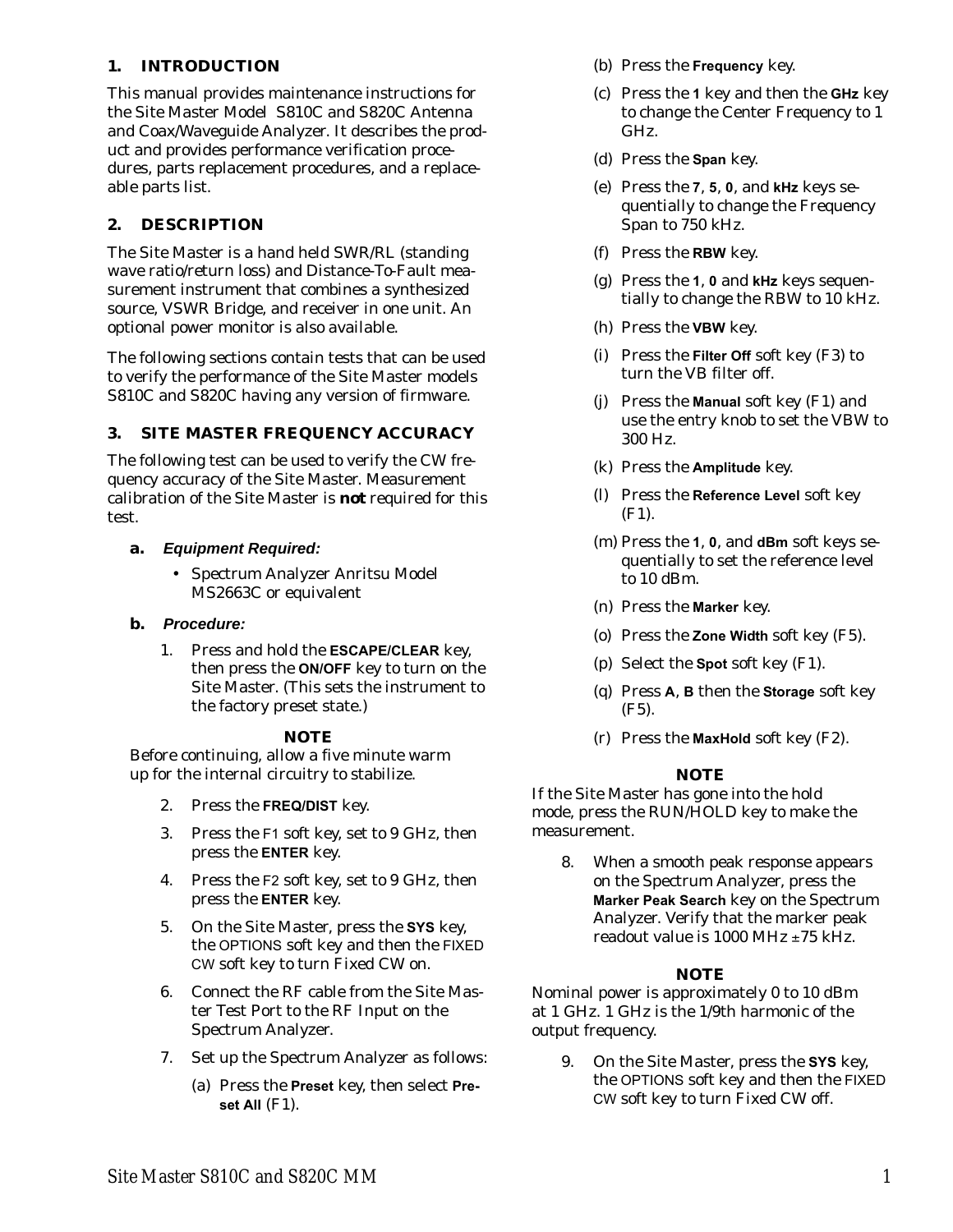### <span id="page-5-0"></span>**4. RETURN LOSS VERIFICATION**

The following test can be used to verify the accuracy of return loss measurements. Measurement calibration of the Site Master is required for this test.

#### **a. Equipment Required:**

- Anritsu SC6815 Calibration/Verification Kit
- Anritsu 800-441 Serial Interface cable
- Personal Computer running Windows 95 or later, one available COM port, a CDROM drive and a 3.5" floppy disk drive

#### **b. Procedure:**

- 1. Boot the PC and insert the verification software CD that came with the SC6815 kit into the CDROM drive.
- 2. On the PC, click the Start button and select Run.
- 3. In the Run box, type  $x$ :\setup (where  $x$  is the drive letter of the CDROM drive) and select OK.
- 4. Follow the on screen setup instructions to install the CAL Verification Software.
- 5. After the software has been installed, re-boot the PC.
- 6. On the PC, start the Microwave CAL Verification Software from the Start menu and follow the steps below as presented in the opening window.
- 7. Install the 800-441 Serial Interface cable to the available PC COM port and the Serial Interface connector on the Site Master Test Connector Panel.
- 8. Press and hold the **ESCAPE/CLEAR** key, then press the **ON/OFF** key to turn on the Site Master. (This sets the instrument to the factory preset state.)

#### *NOTE*

Before continuing, allow a five minute warm up for the internal circuitry to stabilize.

- 9. On the Site Master, press the **SWEEP** key.
- 10. Press the Resolution soft key, and select 517.
- 11. Insert the Calibration Data floppy diskette that came with the SC6815 kit into the PC disk drive.

12. On the PC, select Ok to close the opening window. The test selection screen as shown in Figure [1](#page-5-0) will be displayed.

| <b>ष, Microwave Calibration Verification Tool</b> |                                             |  |  |  |  |
|---------------------------------------------------|---------------------------------------------|--|--|--|--|
| MODEL: S810C                                      |                                             |  |  |  |  |
| [6 dB Type - K S810C ]   6 dB Type - N S810C      |                                             |  |  |  |  |
| 20 dB Type - K S810C                              | 20 dB Type - N S810C                        |  |  |  |  |
|                                                   |                                             |  |  |  |  |
|                                                   | MODEL: S820C                                |  |  |  |  |
|                                                   | 6 dB Type - K S820C   6 dB Type - N S820C   |  |  |  |  |
|                                                   | 20 dB Type - K S820C   20 dB Type - N S820C |  |  |  |  |
|                                                   |                                             |  |  |  |  |

*Figure 1. Calibration Verification Test Selection Screen*

- 13. Click on the 6 dB Type K S810C button if the instrument being tested is an S810C, or on the 6 dB Type - K S820C button if the instrument being tested is an S820C.
- 14. Follow the on screen instructions and connect the Open, Short, Load, and SC6729 6 dB Offset Termination from the SC6815 Calibration Kit to the S8X0C test port when instructed.
- 15. After the final test, the test results will be displayed on the screen. Verify that the displayed trace is within the limit lines.
- 16. The final selection screen provides options to save, print or continue testing.

|  | Current test completed), would you like to continue testing |                  |
|--|-------------------------------------------------------------|------------------|
|  |                                                             | Save ai Dat File |

*Figure 2. Calibration Verification Test Final Screen*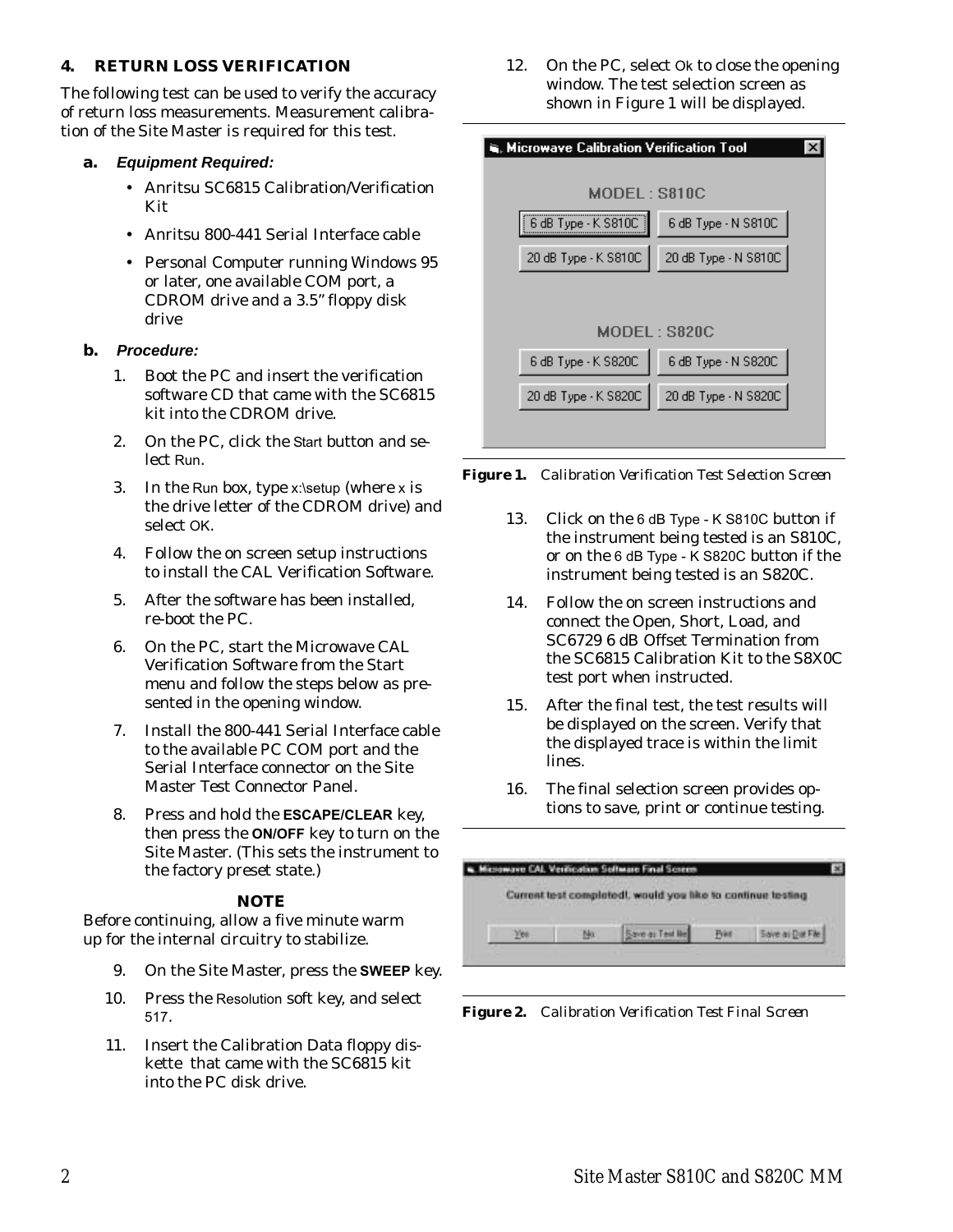- <span id="page-6-0"></span>17. To save the data as a text file, select Save as Text File. The software will prompt for a name and location to save the file. The data will be saved in a tabular format that can be read by most text editor programs.
- 18. To save the data as a .dat file, select Save as Dat File. The software will prompt for a name and location to save the file. A .dat file saves the data in a graphical format that can be recalled and viewed using the Verification Software program.
- 19. To print the data, select Print. The software will first prompt to save the data as a text file (see Step 17) and will then print the data to the default printer connected to the PC.
- 20. When the final selection screen reappears, click the Yes button to continue.
- 21. When the test selection screen reappears, click on the 20 dB Type - K S810C button if the instrument being tested is an S810C, or on the 20 dB Type - K S820C button if the instrument being tested is an S820C.
- 22. Click the Yes button to keep the existing calibration.
- 23. Follow the instructions on screen to test the 20 dB offset termination. Verify that the measured results are within the limit lines.
- 24. Save or print the test data if desired.
- 25. When the final selection screen reappears, click the Yes button to continue.
- 26. Install the 34RKNF50 to the S8X0C test port.
- 27. When the test selection screen reappears, click on the 6 dB Type - N S810C button if the instrument being tested is an S810C, or on the 6 dB Type - N S820C button if the instrument being tested is an S820C.
- 28. Follow the instructions on screen to perform the calibration and measurement.
- 29. Save or print the test data if desired.
- 30. Repeat the measurement process for the 20 dB offset termination.
- 31. Verify that the measured result is within the limit lines.
- 32. Save or print the test data if desired.

#### *NOTE*

For S820C, N Type verification will be performed up to 18 GHz only due to the frequency limit of N Type connector.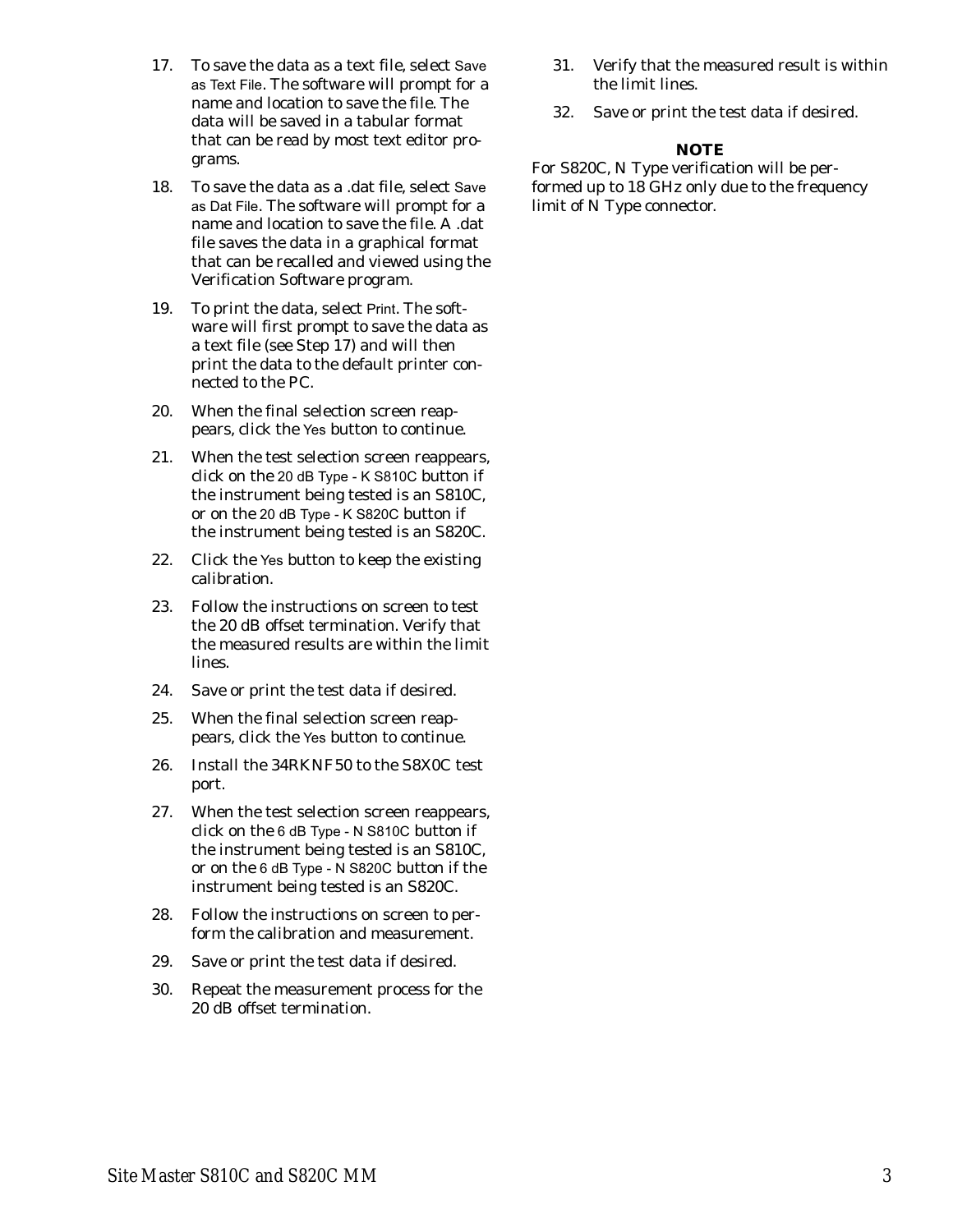### <span id="page-7-0"></span>**5. POWER MONITOR VERIFICATION**

If the Power Monitor (Option 5) is installed in the Site Master, the following test can be used to verify the accuracy of the power measurements. Measurement calibration of the Site Master is not required for this test.

#### **a. Equipment Required:**

- RF Detector, 10 MHz to 20 GHz, Anritsu 560-7N50B
- 10 dB Attenuator, Weinschel 1-10
- 30 dB Attenuator, Weinschel 1-30
- RF Reference Source, 0.050 GHz, Anritsu MA2418A
- DC Power Supply, Anritsu 2000-933

#### **b. Procedure**

- 1. Connect the DC power supply to the MA2418A Reference Source (Figure [3](#page-7-0)).
- 2. Connect the MA2418A Reference Source to the input of the 560-7N50B RF detector.
- 3. Connect the RF Detector output to the RF Detector input of the Site Master.
- 4. Connect the DC power supply to the appropriate line voltage to supply power to the MA2418A Reference Source.
- 5. Press and hold the ESCAPE/CLEAR key, then press the ON/OFF key to turn on the Site Master. (This sets the instrument to the factory preset state.)
- 6. Press the MODE soft key.
- 7. Use the Up/Down arrow key to highlight POWER MONITOR, then press ENTER.
- 8. Press the ZERO soft key to zero the power monitor. When complete, ZERO ADJ:ON is displayed in the message area.
- 9. Verify that the power monitor reading is  $0.0$  dBm  $\pm$  1 dB.
- 10. Connect the output of the MA2418A Reference Source to the two attenuators so as to add 40 dB of attenuation (Figure [3\)](#page-7-0).
- 11. Connect the MA2418A Reference Source and the attenuators to the input of the 560-7N50B RF detector.
- 12. Verify that the power monitor reading is now  $-40.0$  dBm  $\pm 2$  dB.



*Figure 3. Power Monitor Verification*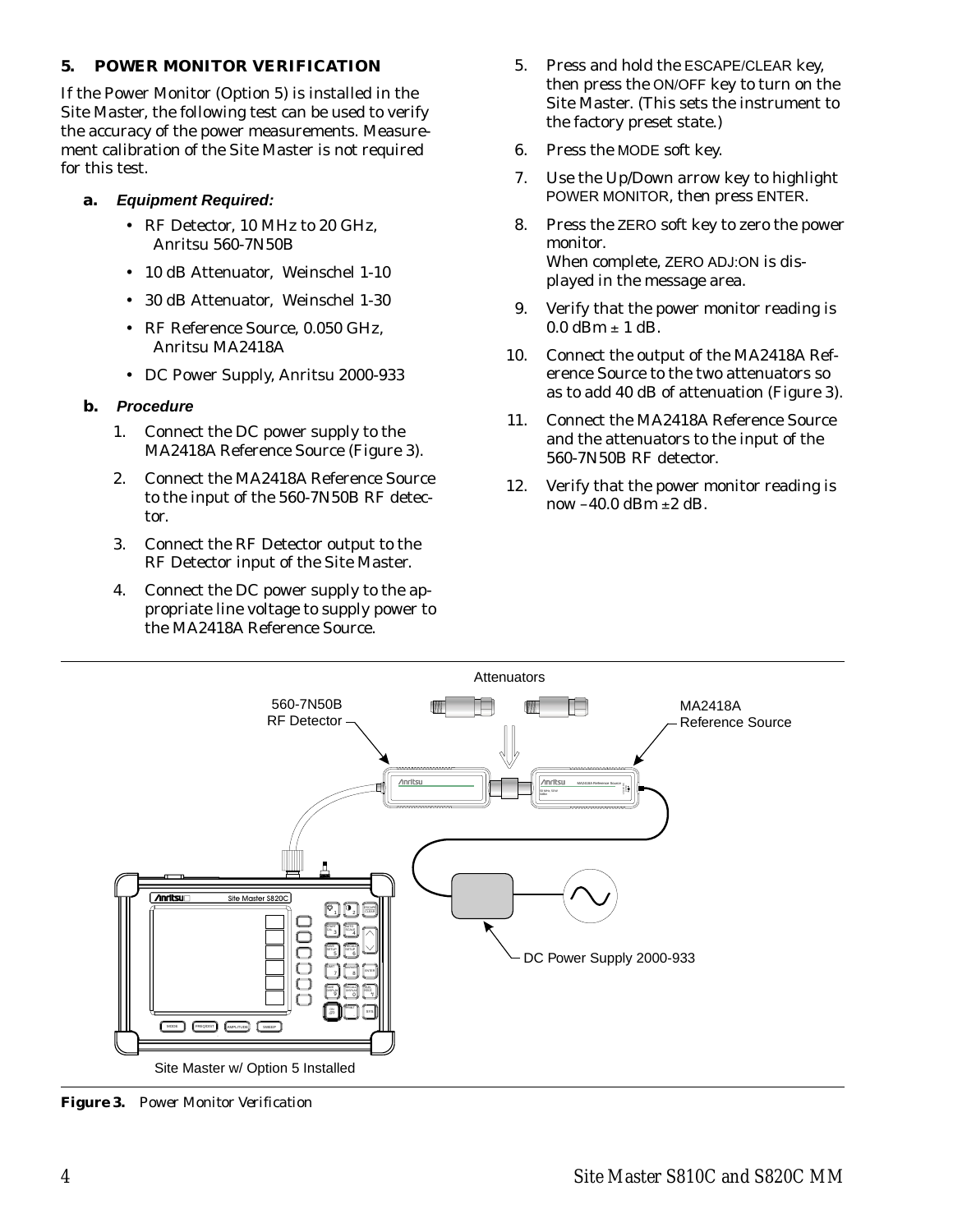### <span id="page-8-0"></span>**6. TERMINATION VERIFICATION**

This test verifies the accuracy of the Site Master 28N50-2 termination using the precision return loss mode of the 541XXA Scalar Measurement System. Measurements of terminations using this mode provide results that are traceable to the NIST (National Institute of Standards and Technology) standards for the precision airline.

- **a. Equipment Required:**
	- Scalar Measurement System, Anritsu 541XXA
	- Offset SWR Autotester, Anritsu 560-97A50-20
	- Precision Airline, Anritsu 18NF50
	- Open/Short, Anritsu 22N50
	- 50 Ohm Termination, Anritsu 28N50-2
	- Source Adapter, Anritsu 34NN50A

#### **b. Procedure**

- 1. Connect the test equipment as shown in Figure [4.](#page-8-0)
- 2. Press the Power key on the 541XXA to On.
- 3. Press the System Menu key.
- 4. Using the Menu up-down keys: Highlight RESET, then press the Select key.
- 5. At the RESET MENU display, use the Menu up-down keys to highlight RESET TO FACTORY DEFAULTS, then press the Select key.
- 6. Set the signal source for the frequency range as follows:
	- (a) Press the Frequency key.
	- (b) Using the Data Entry Keypad or Data Entry Knob, set the Start frequency to 0.01 GHz. Press the Enter key.
	- (c) Using the Data Entry Keypad or Data Entry Knob, set the Stop frequency to 18 GHz. Press the Enter key.
- 7. Press the Channel 2 Display On/Off key to Off.
- 8. Press the Channel 1 Menu key.
- 9. Using the Menu up-down keys: Highlight PRECISION RL, then press the Select key.
- 10. At the PRECISION RETURN LOSS menu display, use the Menu up-down keys to highlight FINAL, then press the Select key.
- 11. Press the Calibration key.
- 12. At the CALIBRATION menu display, use the Menu up-down keys to highlight START CAL, then press the Select key.



*Figure 4. 541XXA Precision Return Loss Test Setup*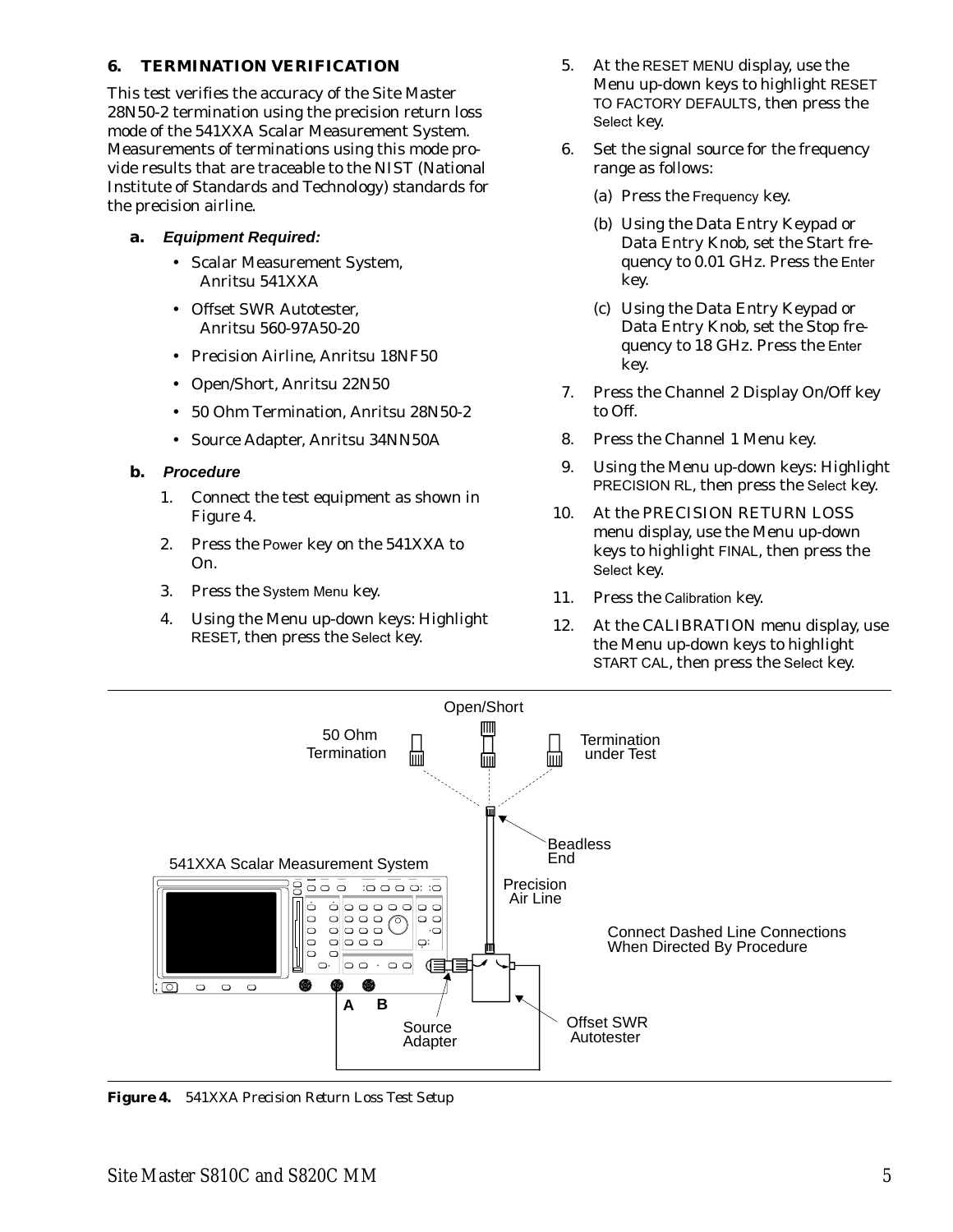- <span id="page-9-0"></span>13. At the PRECISION RETURN LOSS CALIBRATION menu display prompt, connect the Offset SWR Autotester to Input A, if you have not done so yet.
- 14. Connect the precision air line to the Offset SWR Autotester test port. Position the air line pointing vertically upward. Downward or horizontal positions make connector pin alignment difficult.

#### *NOTE*

Ensure that the beadless end of the precision airline is at the measurement connection point.

- 15. Press the Select key when ready.
- 16. At the PRECISION RETURN LOSS CALIBRATION menu prompt, connect the Open to the beadless end of the airline. Press the Select key to start the calibration.
- 17. Verify that the display resembles that shown in Figure [5.](#page-9-0)



*Figure 5. Example of a Good Connection*

### **CAUTION**

During both calibration and measurement, be sure to properly align the beadless connector of the airline. When the connectors are mis-aligned, a spike will usually be visible on the display.

18. At the next menu prompt, remove the Open and connect the Short to the

beadless end of the airline. Press the Select key to start the calibration process.

- 19. At the next menu prompt, remove the Short and connect the 50 Ohm Termination to the beadless end of the air line. Press the Select key to start the calibration process.
- 20. When the calibration is complete, remove the 50 Ohm Termination.
- 21. Connect the termination under test to the beadless end of the air line and press the Select key to begin the measurement.
- 22. Observe that the waveform displayed resembles that shown in Figure [6](#page-9-0) .



*Figure 6. Direct Readout of the Precision Return Loss*

- 23. Press the Cursor On/Off key to On.
- 24. Observe the Cursor menu readout. The minimum return loss reading for the SM/PL termination should be 42 dB.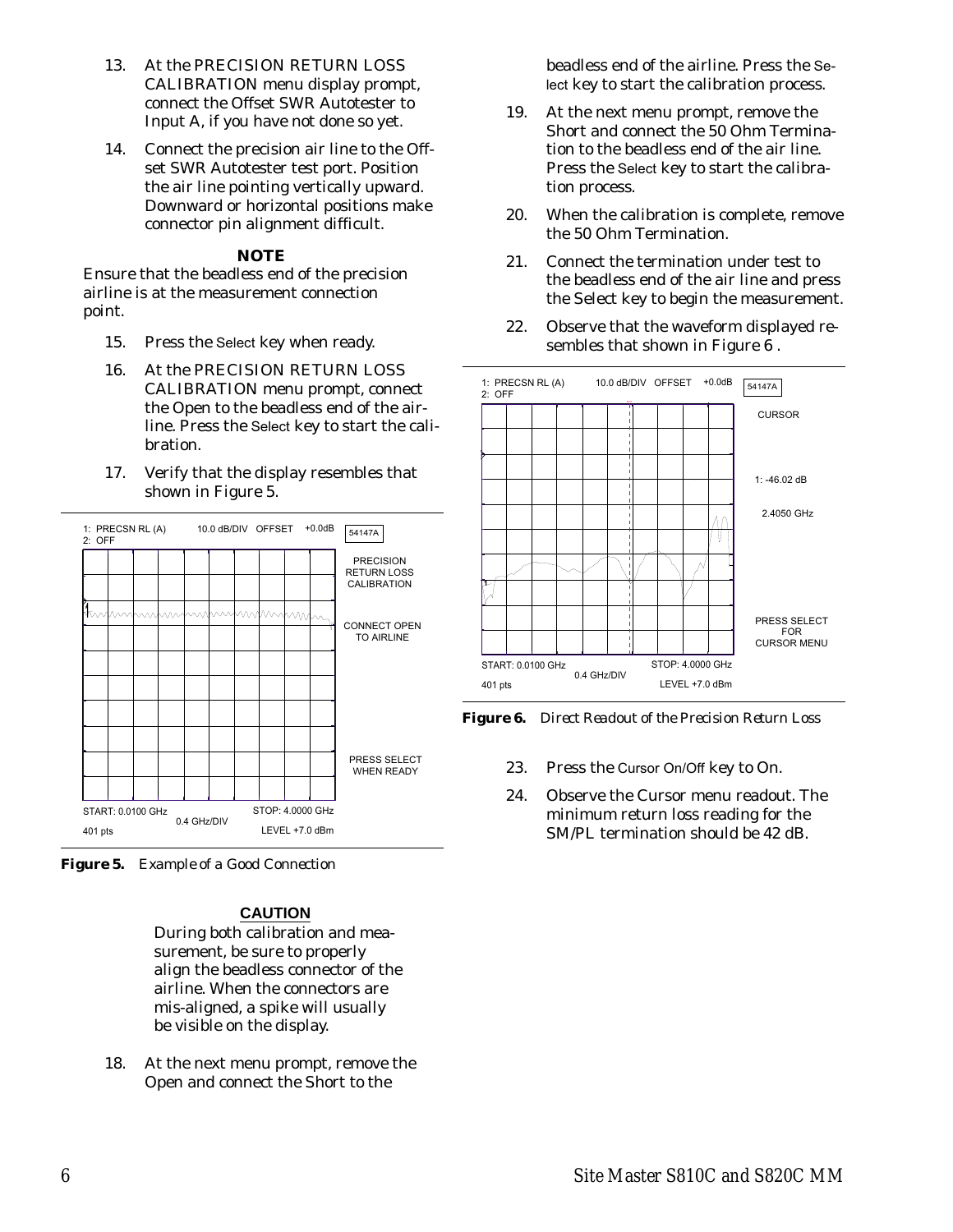#### <span id="page-10-0"></span>**7. BATTERY PACK REMOVAL AND REPLACEMENT**

This procedure provides instructions for removing and replacing the Site Master battery pack.

### *NOTE*

Procedures in this manual may apply to many similar instruments. Photos and illustrations used are representative and may show instruments other than the S810C or S820C.

**1.** With the Site Master standing upright on a stable surface, locate the battery access door (Figure [7](#page-10-0)).



*Figure 7. Battery Access Door Location*

**2.** Lift up the access door handle and rotate it 90 degrees counterclockwise, as illustrated in Figure [8](#page-10-0).



*Figure 8. Rotate the Battery Access Door Handle*

- **3.** Lift the door and remove, as illustrated in Figure [9](#page-10-0).
- **4.** Grasp the battery lanyard and pull the battery straight up and out of the unit, as illustrated in Figure [10.](#page-10-0)



*Figure 9. Removing the Battery Access Door*



*Figure 10. Removing the Battery*

**5.** Replacement is the opposite of removal. Note the orientation of the battery contacts, and be sure to insert the new battery with the contacts facing the rear of the unit (Figure [11\)](#page-10-0).



*Figure 11. Battery Orientation*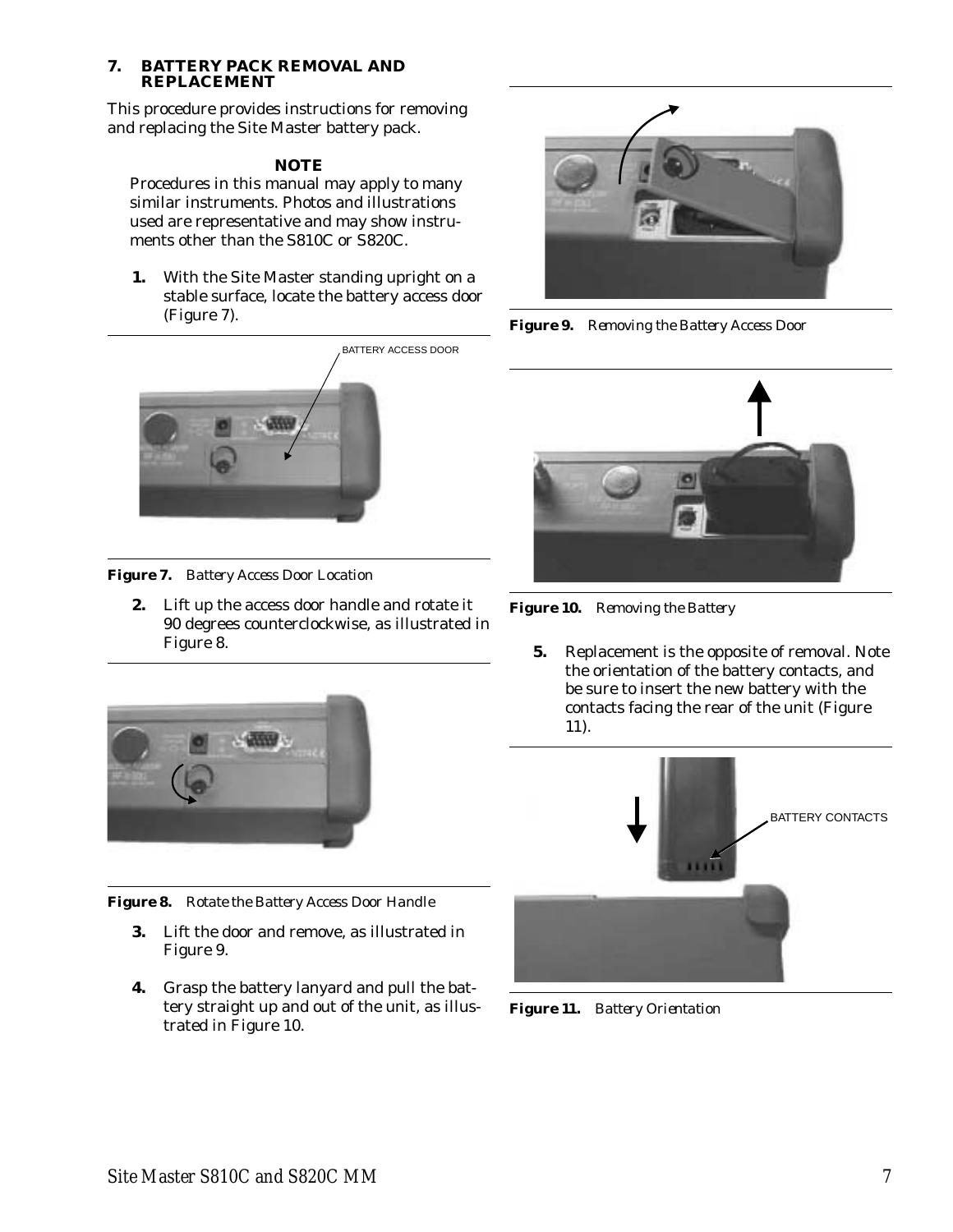### <span id="page-11-0"></span>**8. BATTERY INFORMATION**

The following information relates to the care and handling of the Site Master battery, and NiMH batteries in general.

- The Nickel Metal Hydride (NiMH) battery supplied with the Site Master is shipped in a discharged state. Before using the Site Master, the internal battery must first be charged for three hours, either in the Site Master or in the optional battery charger (Anritsu part number: 2000-1029).
- Use only Anritsu approved battery packs.
- Recharge the battery only in the Site Master or in an Anritsu approved charger.
- With a new NiMH battery, full performance is achieved after three to five complete charge and discharge cycles.
- When the Site Master or the charger is not in use, disconnect it from the power source.
- Do not charge batteries for longer than 24 hours; overcharging may shorten battery life.
- If left unused a fully charged battery will discharge itself over time.
- Temperature extremes will affect the ability of the battery to charge: allow the battery to cool down or warm up as necessary before use or charging.
- Discharge an NiMH battery from time to time to improve battery performance and battery life.
- The battery can be charged and discharged hundreds of times, but it will eventually wear out.
- The battery may need to be replaced when the operating time between charging becomes noticeably shorter than normal.
- Never use a damaged or worn out charger or battery.
- Storing the battery in extreme hot or cold places will reduce the capacity and lifetime of the battery.
- Never short-circuit the battery terminals.
- Do not drop, mutilate or attempt to disassemble the battery.
- Do not dispose of batteries in a fire!
- Batteries must be recycled or disposed of properly. Do not place batteries in household garbage.

 Always use the battery for its intended purpose only.

### **8.1. Battery Testing Procedure**

1. With the Site Master off and the battery installed, connect the Universal AC Adapter to the 12.5-15VDC (1100 mA) connector. The External Power LED and the Battery Charging LED will light.

### *NOTE*

If the Battery Charging LED does not light, the battery may be too low to immediately start full charging. Leaving the unit connected to AC power for several hours may bring the battery up to a level where full charging can begin. Turn the unit off and back on to see if the Battery Charging LED lights indicating a full charge cycle has begun.

- 2. Disconnect the AC-DC Adapter when the Battery Charging LED turns off, indicating the battery is fully charged.
- 3. Press and hold the **ESCAPE/CLEAR** key, then press the **ON/OFF** key to turn on the Site Master. This sets the instrument to the factory preset state. Press **ENTER** when prompted to continue.
- 4. Press the **SYS** key, followed by the STATUS soft key. Verify that the indicated battery charge is  $\geq 80\%$ . If the value is 80% or above, press the **ESCAPE/CLEAR** key and continue with this procedure.

If the value is lower than 80%, a discharge/charge cycle may be needed to improve the battery capacity. Completely discharge the battery, as described in Steps 5 and 6 below, and then recharge the battery as described in Steps 1 and 2. If the battery capacity does not increase after a discharge/charge cycle, replace the battery.

- 5. Press the **START CAL** key (to keep the Site Master from going into HOLD mode) and make note of the test start time.
- 6. When the Site Master display fades and the Site Master switches itself off, make note of the test stop time.
- 7. The total test time (Step 5 to Step 6) should be  $\geq 2.5$  hours. If the battery charge is near 80% and the total test time is <2.5 hours, replace the battery.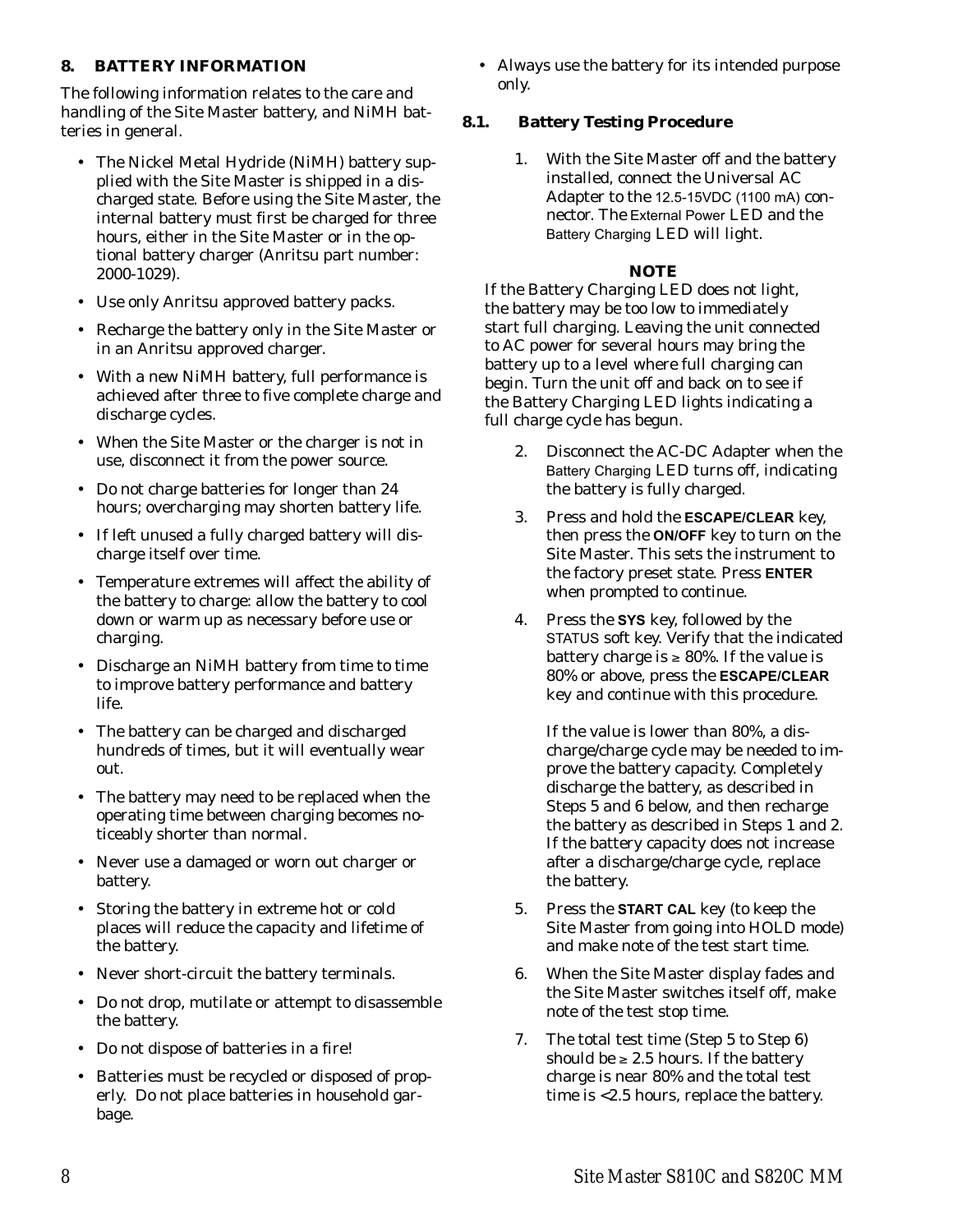#### <span id="page-12-0"></span>**9. FRONT PANEL ASSEMBLY REMOVAL AND REPLACEMENT**

This procedure provides instructions for removing and replacing the Site Master front panel assembly. With the front panel assembly removed, the LCD display, keypad PCB, keypad membrane, and main PCB assemblies can be removed and replaced.

- **1.** Place the Site Master face up on a work surface.
- **2.** Remove the four rubber corner bumpers by carefully sliding the bumpers off of the case corners (Figure [12\)](#page-12-0).



*Figure 12. Removing the Corner Bumpers*

- **3.** With the bumpers removed, the access holes for the case screws are revealed. Use a Phillips screwdriver to remove the four screws securing the two halves of the Site Master case together.
- **4.** Carefully lift up on the right side (as viewed from the front) of the front half of the case and begin to separate the two halves.

### **CAUTION**

Do not force or pull the two halves of the case apart as there are delicate cables attached between the two halves that must be disconnected first.

- **5.** Carefully depress the latch tab and disconnect the LCD display cable from J14 on the main PCB.
- **6.** Carefully disconnect the keypad interface cable from J13 on the main PCB.
- **7.** Carefully disconnect the LCD display backlight cable from J1 on the main PCB.

**8.** Remove the front panel assembly.





**9.** Reverse the above steps to replace the front panel assembly.

### *NOTE*

The corner bumpers only mount one way. That is, the raised area inside one end of the bumper (Figure [13](#page-12-0)) is made to conform to the contour of the front cover only.



*Figure 14. Corner Bumper Detail*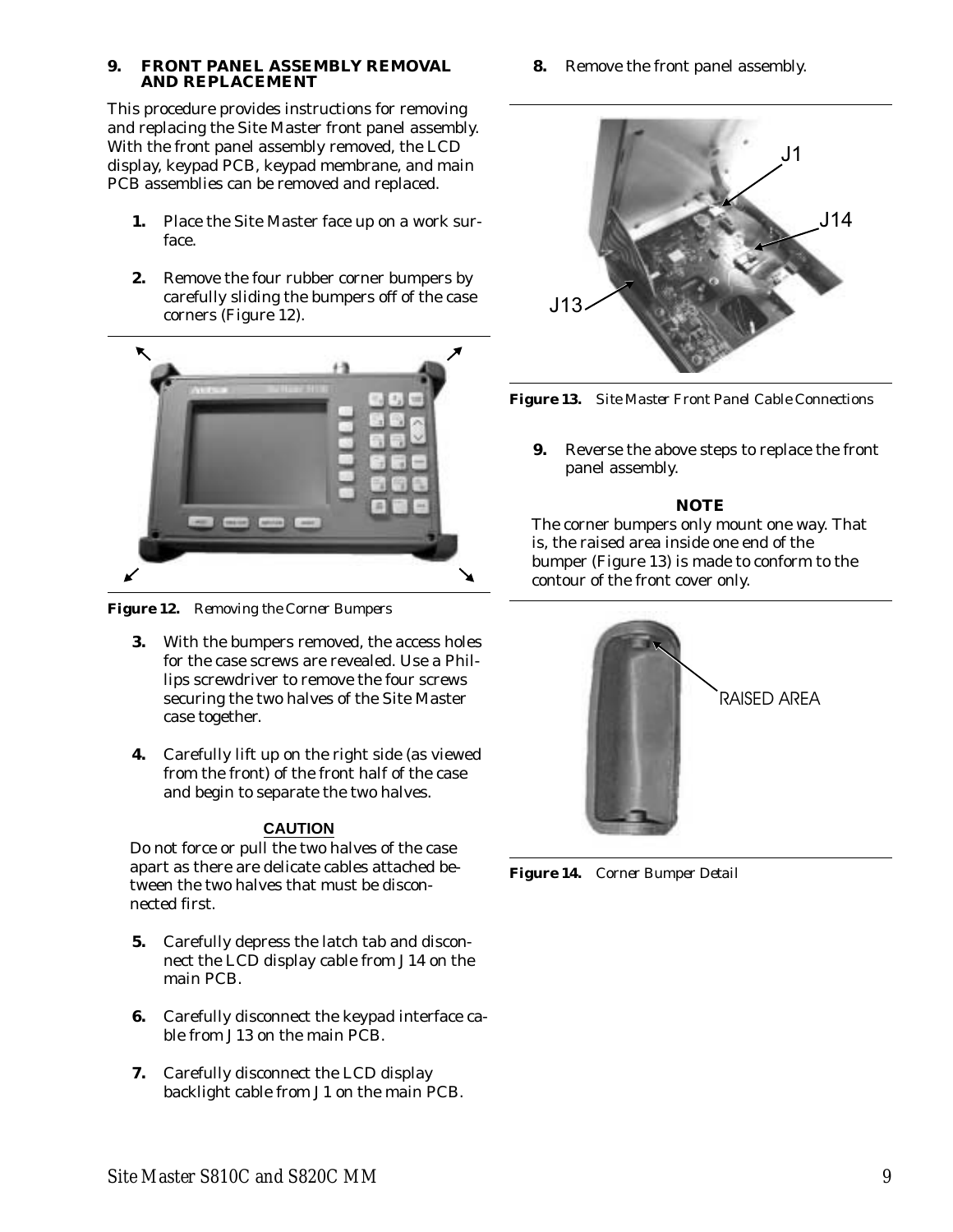### <span id="page-13-0"></span>**10. LCD ASSEMBLY REPLACEMENT**

This procedure provides instructions for removing and replacing the Liquid Crystal Display (LCD) once the front panel assembly has been separated from the Site Master.

- **1.** Remove the front panel assembly as directed in section [9.](#page-12-0)
- **2.** Place the front panel assembly face down on a protected work surface.
- **3.** Remove the 14 Phillips screws that attach the backing plate to the front panel assembly.
- **4.** Release the LCD display cable from the retaining clip on the front panel backing plate.



*Figure 15. Front Panel Backing Plate*

- **5.** Remove the front panel backing plate, carefully feeding the LCD cable through the access hole to avoid damage to the cable or connector.
- **6.** Remove the rubber cushion pad from the LCD assembly and remove the assembly.
- **7.** Reverse the above steps to install the replacement assembly.

### **11. KEY PAD PCB REPLACEMENT**

This procedure provides instructions for removing and replacing the key pad PCB.

- **1.** Remove the front panel assembly as directed in section [9.](#page-12-0)
- **2.** Place the front panel assembly face down on a protected work surface.
- **3.** Remove the 14 Phillips screws that attach the backing plate to the front panel assembly.
- **4.** Release the LCD display cable from the retaining clip on the front panel backing plate (Figure [15\)](#page-13-0).
- **5.** Remove the front panel backing plate, carefully feeding the LCD cable through the access hole to avoid damage to the cable or connector.
- **6.** Remove the rubber cushion pad from the key pad PCB and remove the PCB.



*Figure 16. Front Panel Keypad PCB Location*

**7.** Reverse the above steps to install the replacement assembly.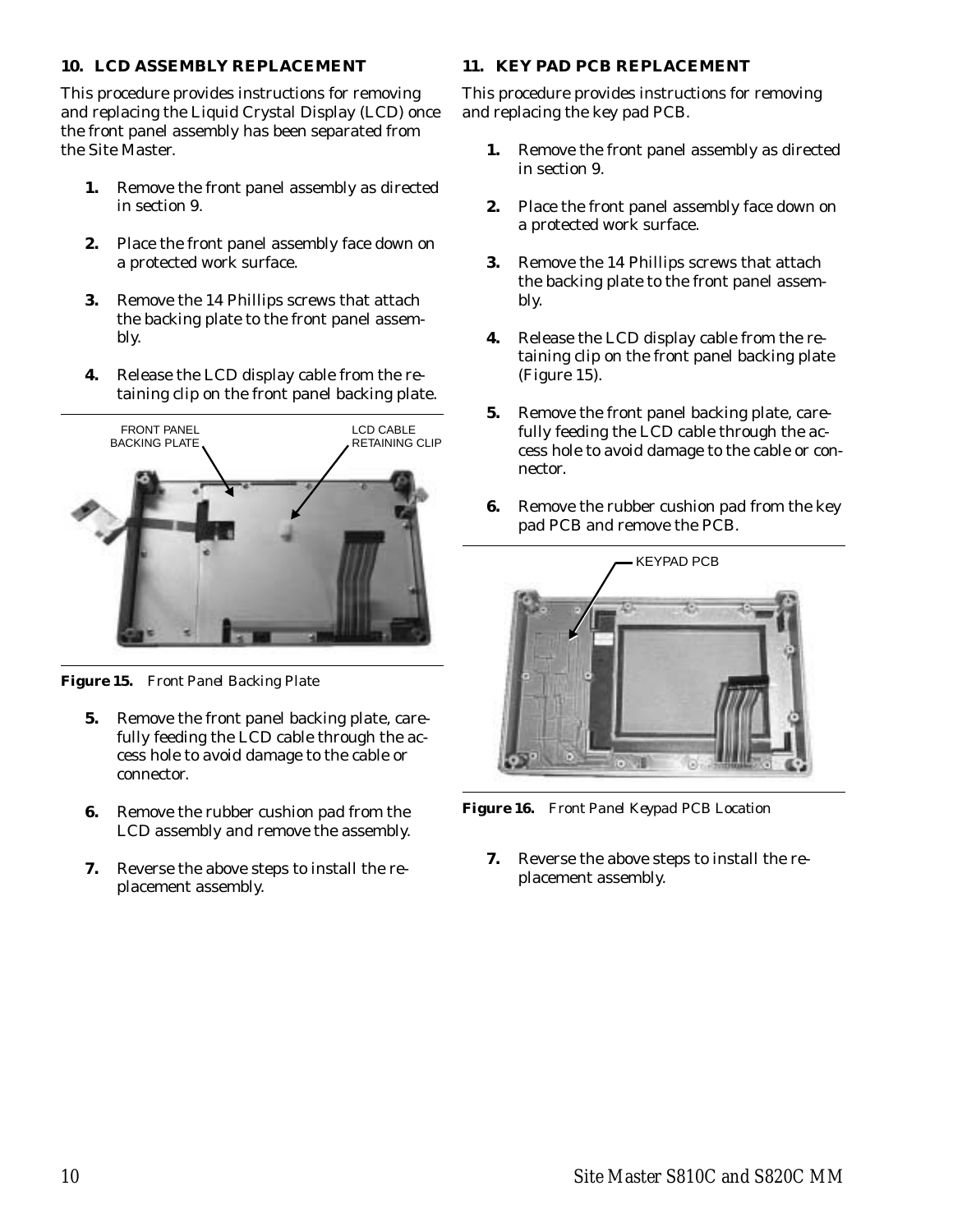### <span id="page-14-0"></span>**12. KEY PAD MEMBRANE REPLACEMENT**

This procedure provides instructions for replacing the key pad membrane.

- **1.** Remove the front panel assembly as directed in section [9.](#page-12-0)
- **2.** Remove the key pad PCB as directed in section [11.](#page-13-0)
- **3.** Remove the keypad membrane by gently pulling the membrane up and out of the holes in the front panel.



*Figure 17. Front Panel Keypad Membrane*

**4.** Reverse the above steps to install the replacement membrane.

## **13. PCB ASSEMBLY REPLACEMENT**

This procedure provides instructions for replacing the PCB assembly with the connector panel attached. The assembly consist of the Main PCB and the RF PCB, which must be replaced together.

- **1.** Remove the front panel assembly as directed in section [9.](#page-12-0)
- **2.** Disconnect the battery connector from J18 on the Main PCB (Figure [18\)](#page-14-0).
- **3.** Remove the three PCB mounting screws and lift the Main PCB assembly up. Carefully unplug the Main PCB from the RF PCB at connector P3 (Figure [19\)](#page-14-0).



*Figure 18. Main PCB*

**4.** Hold the Main PCB up and remove the three .25" standoffs and four Phillips screws that secure the RF PCB. Remove and replace both boards as a unit.

### *NOTE*

Calibration data requires that the Main PCB and the RF PCB be replaced only as a set. If the boards should somehow become separated, note that the 3-wire power connector from the Main PCB connects to P1 on the RF PCB. The RF coaxial cables are labeled as to where they connect on each PCB.





**5.** Reverse the above steps to install the new PCB assembly.

## *NOTE*

The connector panel fits into grooves in the two halves of the case. Make sure the panel is correctly aligned with the grooves before reassembling the two halves together.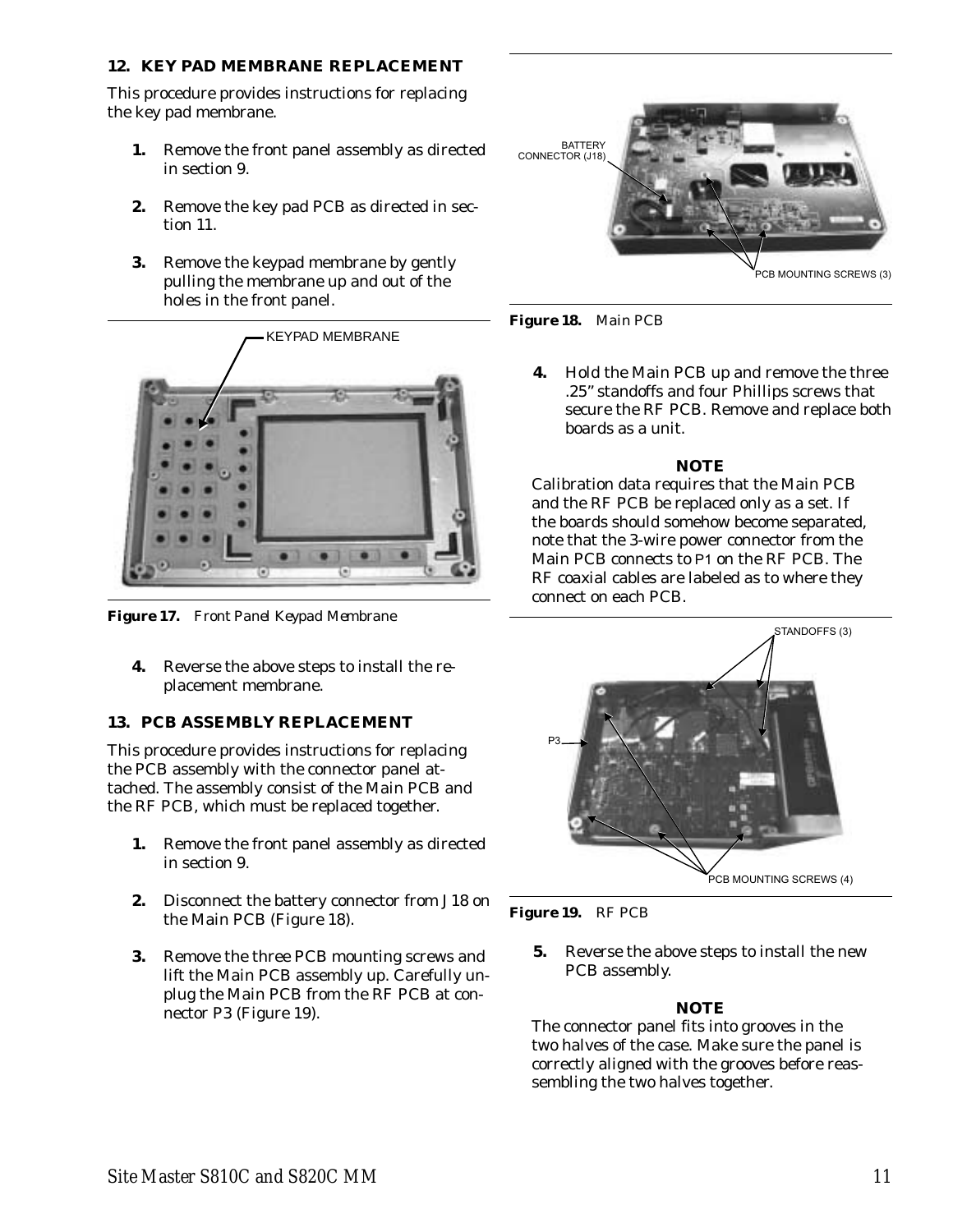#### **14. REPLACEABLE PARTS**

### Replaceable parts for the Site Master Models S810C and S820C are listed below.

| <b>Part Number</b>       | <b>Description</b>                                           | Qty |  |  |  |  |
|--------------------------|--------------------------------------------------------------|-----|--|--|--|--|
| <b>Accessories</b>       |                                                              |     |  |  |  |  |
| 10580-00076              | User's Guide, Site Master S810C,<br>S820C                    | 1   |  |  |  |  |
| 10580-00077              | Programming Manual, Site Master<br>S810C, S820C (disk only)  | 1   |  |  |  |  |
| 2300-347                 | Software Tools CD, Site Master                               | 1   |  |  |  |  |
| SC6815                   | Calibration/Verification Kit                                 | 1   |  |  |  |  |
| 40-115                   | Universal AC Adapter                                         | 1   |  |  |  |  |
| 2000-1029                | <b>Battery Charger</b>                                       | 1   |  |  |  |  |
| 34RSN50                  | Adapter, K(m) to N(f)                                        | 1   |  |  |  |  |
| 22N50                    | Open/Short, N Male                                           | 1   |  |  |  |  |
| 28N50-2                  | Precision Termination, N Male                                | 1   |  |  |  |  |
| 22K50                    | Open/Short, K Male                                           | 1   |  |  |  |  |
| 28K50                    | Precision Termination, K Male                                | 1   |  |  |  |  |
| 806-62                   | <b>Automotive Power Adapter</b>                              | 1   |  |  |  |  |
| 800-441                  | Serial Interface Cable                                       | 1   |  |  |  |  |
| 551-1691                 | USB to RS232 Adapter Cable                                   | 1   |  |  |  |  |
| 48258                    | Soft Carrying Case                                           | 1   |  |  |  |  |
| <b>Replaceable Parts</b> |                                                              |     |  |  |  |  |
| ND57371                  | Option 5 Input Connector with Ca-<br>ble                     | 1   |  |  |  |  |
| 15-102                   | Liquid Crystal Display Assembly                              | 1   |  |  |  |  |
| 633-27                   | Rechargeable Battery, NiMH                                   | 1   |  |  |  |  |
| ND59733                  | Main/RF PCB Assembly, S810C                                  | 1   |  |  |  |  |
| ND59734                  | Main/RF PCB Assembly, S810C<br>with Option 5                 | 1   |  |  |  |  |
| ND60713                  | Main/RF PCB Assembly, S810C<br>with Option 11NF              | 1   |  |  |  |  |
| ND60714                  | Main/RF PCB Assembly, S810C<br>with Option 5 and Option 11NF | 1   |  |  |  |  |
| ND59735                  | Main/RF PCB Assembly, S820C                                  | 1   |  |  |  |  |
| ND59736                  | Main/RF PCB Assembly, S820C<br>with Option 5                 | 1   |  |  |  |  |
| ND60715                  | Main/RF PCB Assembly, S820C<br>with Option 11NF              | 1   |  |  |  |  |
| ND60716                  | Main/RF PCB Assembly, S820C<br>with Option 5 and Option 11NF | 1   |  |  |  |  |
| 52737-3                  | Keypad PCB Assembly                                          | 1   |  |  |  |  |
| 46649-1                  | Membrane Keypad, Main                                        | 1   |  |  |  |  |
| 633-26                   | Lithium Coin Clock Battery                                   | 1   |  |  |  |  |

| Table 1. Replaceable Parts List |                                                             | <b>Part Number</b> | <b>Description</b>   | Qty                           |                |
|---------------------------------|-------------------------------------------------------------|--------------------|----------------------|-------------------------------|----------------|
| <b>Part Number</b>              | <b>Description</b>                                          | Qty                | <b>Hardware</b>      |                               |                |
| <b>Accessories</b>              |                                                             |                    | 900-861              | Pan Head Screw, 4-20, 0.365   | 19             |
|                                 |                                                             |                    | 900-869              | Screw, 4-40, 0.875            | $\overline{4}$ |
| 10580-00076                     | User's Guide, Site Master S810C,<br>S820C                   | $\mathbf{1}$       | 900-720              | Screw, 4-40, 0.187            | 3              |
| 10580-00077                     | Programming Manual, Site Master<br>S810C, S820C (disk only) | $\mathbf{1}$       | 900-697              | Screw, 4-40, 0.312            | 3              |
|                                 |                                                             |                    | 785-927              | M-F Stand off, 4-40, 11/16    | 3              |
| 2300-347                        | Software Tools CD, Site Master                              | $\mathbf{1}$       | 900-326              | Kep Nut, 4-40, 0.187          | 8              |
| SC6815                          | Calibration/Verification Kit                                | 1                  | <b>Case Parts</b>    |                               |                |
| 40-115                          | Universal AC Adapter                                        | 1                  | 46652-1              | <b>Top Case</b>               | 1              |
| 2000-1029                       | <b>Battery Charger</b>                                      | 1                  | 46653-1              | <b>Bottom Case</b>            | 1              |
| 34RSN50                         | Adapter, $K(m)$ to $N(f)$                                   | 1                  |                      |                               |                |
| 22N50                           | Open/Short, N Male                                          | $\mathbf{1}$       | 48231-1              | <b>Battery Door</b>           | 1              |
| 28N50-2                         | Precision Termination, N Male                               | 1                  | 790-509<br>790-510   | Battery Door Latch (3 pieces) | 1              |
| 22K50                           | Open/Short, K Male                                          | 1                  | 790-511              |                               |                |
| 28K50                           | Precision Termination, K Male                               | 1                  | 46655                | <b>Case Corner Bumpers</b>    | $\overline{4}$ |
| 806-62                          | Automotive Power Adapter                                    | 1                  | 46662                | <b>LCD Retainer Plate</b>     | 1              |
| 800-441                         | Serial Interface Cable                                      | 1                  | 48241                | Foam, LCD Corners             | 8              |
| 551-1691                        | USB to RS232 Adapter Cable                                  | $\mathbf{1}$       | 48278                | Foam, LCD Window              | 1              |
| 48258                           | Soft Carrying Case                                          | $\mathbf{1}$       | 46659                | Foam, LCD Backing             | 1              |
| <b>Replaceable Parts</b>        |                                                             | 46661              | Foam, Keypad Backing | 1                             |                |
| ND57371                         | Option 5 Input Connector with Ca-<br>ble                    | $\mathbf{1}$       | 48246                | Foam, Battery Door            | $\overline{4}$ |
|                                 |                                                             |                    | 720-19               | Cable Clamp                   | 1              |
| 15-102                          | Liquid Crystal Display Assembly                             | $\mathbf{1}$       | 790-515              | Spring, Battery Compartment   | 1              |
| 633-27                          | Rechargeable Battery, NiMH                                  | $\mathbf{1}$       | 55257                | ID Label, Model S810C         | 1              |
| ND59733                         | Main/RF PCB Assembly, S810C                                 | $\mathbf 1$        | 55259                | ID Label, Model S820C         | 1              |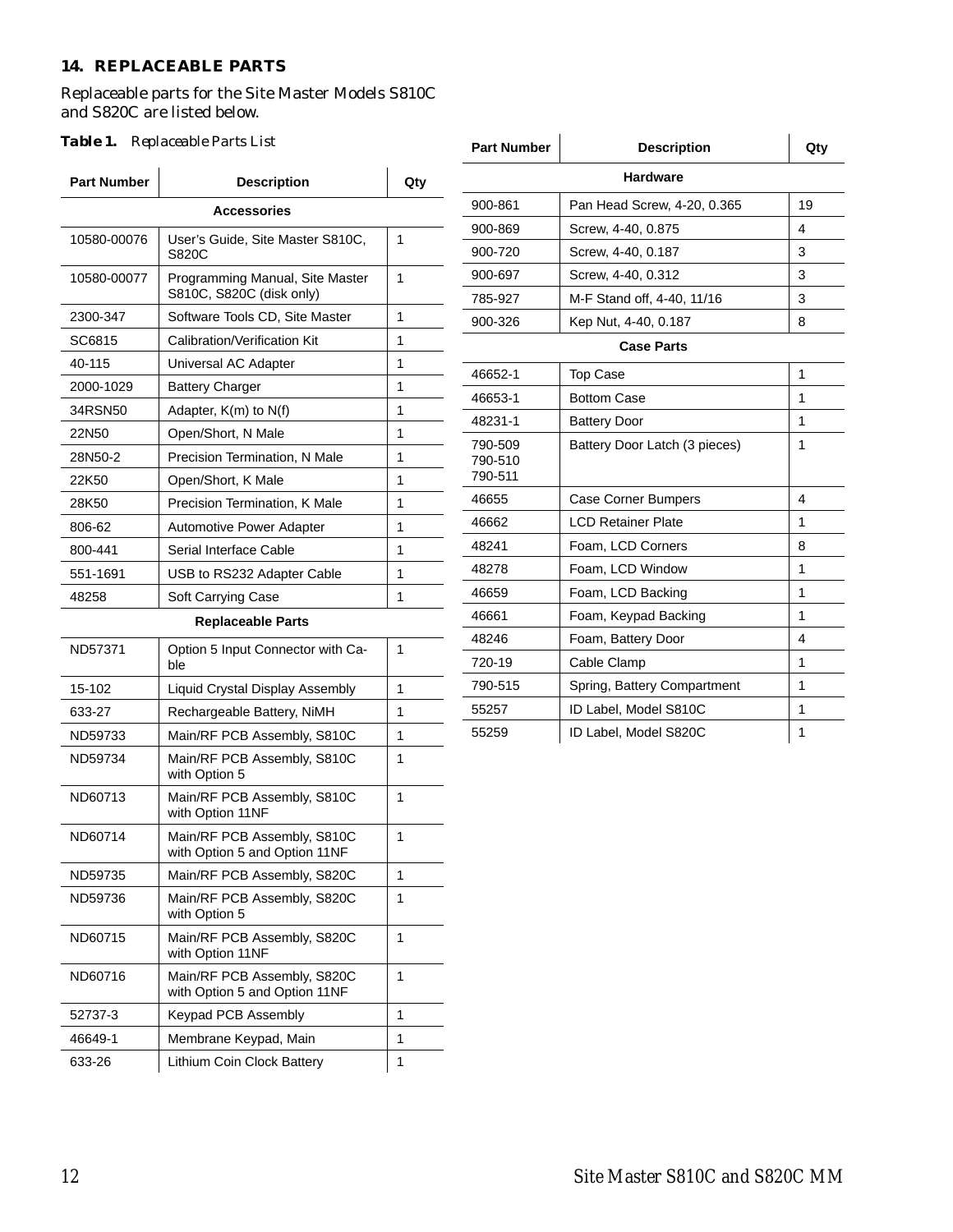#### *Table 2. Anritsu Service Centers*

#### **UNITED STATES**

ANRITSU COMPANY 490 Jarvis Drive Morgan Hill, CA 95037-2809 Telephone: (408) 776-8300 FAX: 408-776-1744

ANRITSU COMPANY 10 NewMaple Ave., Suite 305 Pine Brook, NJ 07058 Telephone: 973-227-8999 FAX: 973-575-0092

ANRITSU COMPANY 1155 E. Collins Blvd Richardson, TX 75081 Telephone: 1-800-ANRITSU FAX: 972-671-1877

#### **AUSTRALIA**

ANRITSU PTY. LTD. Unit 3, 170 Foster Road Mt Waverley, VIC 3149 Australia Telephone: 03-9558-8177 FAX: 03-9558-8255

#### **BRAZIL**

ANRITSU ELECTRONICA LTDA. Praia de Botafogo 440. Sala 2401 CEP22250-040,Rio de Janeiro,RJ, Brasil Telephone: 021-527-6922 FAX: 021-53-71-456

#### **CANADA**

ANRITSU INSTRUMENTS LTD. 700 Silver Seven Road, Suite 120 Kanata, Ontario K2V 1C3 Telephone: (613) 591-2003 FAX: (613) 591-1006

#### **CHINA (SHANGHAI)**

ANRITSU ELECTRONICS CO LTD 2F,Rm.B, 52 Section Factory Bldg. NO 516 Fu Te Road (N) Waigaoqiao Free Trade Zone Pudong, Shanghai 200131 PR CHINA Telephone: 86-21-58680226 FAX: 86-21-58680588

#### **FRANCE**

ANRITSU S.A 9 Avenue du Quebec Zone de Courtaboeuf 91951 Les Ulis Cedex Telephone: 016-09-21-550 FAX: 016-44-61-065

#### **GERMANY**

ANRITSU GmbH Grafenberger Allee 54-56 D-40237 Dusseldorf Germany Telephone: 0211-968550 FAX: 0211-9685555

#### **INDIA**

MEERA AGENCIES (P) LTD 23 Community Centre Zamrudpur, Kailash Colony Extension New Delhi, India 110 048 Telephone: 011-6442700/6442800 FAX: 011-6442500

#### **ISRAEL**

TECH-CENT, LTD 4 Raul Valenberg St. Tel-Aviv, Israel 69719 Telephone: (03) 64-78-563 FAX: (03) 64-78-334

#### **ITALY**

ANRITSU Sp.A Rome Office Via E. Vittorini, 129 00144 Roma EUR Telephone: (06) 50-2299-711 FAX: (06) 50-22-4252

#### **JAPAN**

ANRITSU CUSTOMER SERVICE LTD. 1800 Onna Atsugi—shi Kanagawa-Prf. 243 Japan Telephone: 0462-96-6688 FAX: 0462-25-8379

#### **KOREA**

ANRITSU SERVICE CENTER 8F Sanwon Bldg. 1329-8 Seocho-Dong Seocho-Ku Seoul, Korea 137-070 Telephone: 82-2-581-6603 FAX: 82-2-582-6603

#### **SINGAPORE**

ANRITSU (SINGAPORE) PTE LTD 10, Hoe Chiang Road #07-01/02 Keppel Towers Singapore 089315 Telephone:65-282-2400 FAX:65-282-2533

#### **SOUTH AFRICA**

**ETESCSA** 12 Surrey Square Office Park 330 Surrey Avenue Ferndale, Randburt, 2194 South Africa Telephone: (11) 787-7200 Fax: (11) 787-0446

#### **SWEDEN**

ANRITSU AB Botvid Center Fittja Backe 13A 145 84 Stockholm, Sweden Telephone: (08) 534-707-00 FAX: (08) 534-707-30

#### **TAIWAN**

ANRITSU CO., LTD. 6F, No. 96, Section 3 Chien Kuo N. Road Taipei, Taiwan, R.O.C. Telephone: (02) 515-6050 FAX: (02) 509-5519

#### **UNITED KINGDOM**

ANRITSU LTD. 200 Capability Green Luton, Bedfordshire LU1 3LU, England Telephone: 015-82-43-3200 FAX: 015-82-73-1303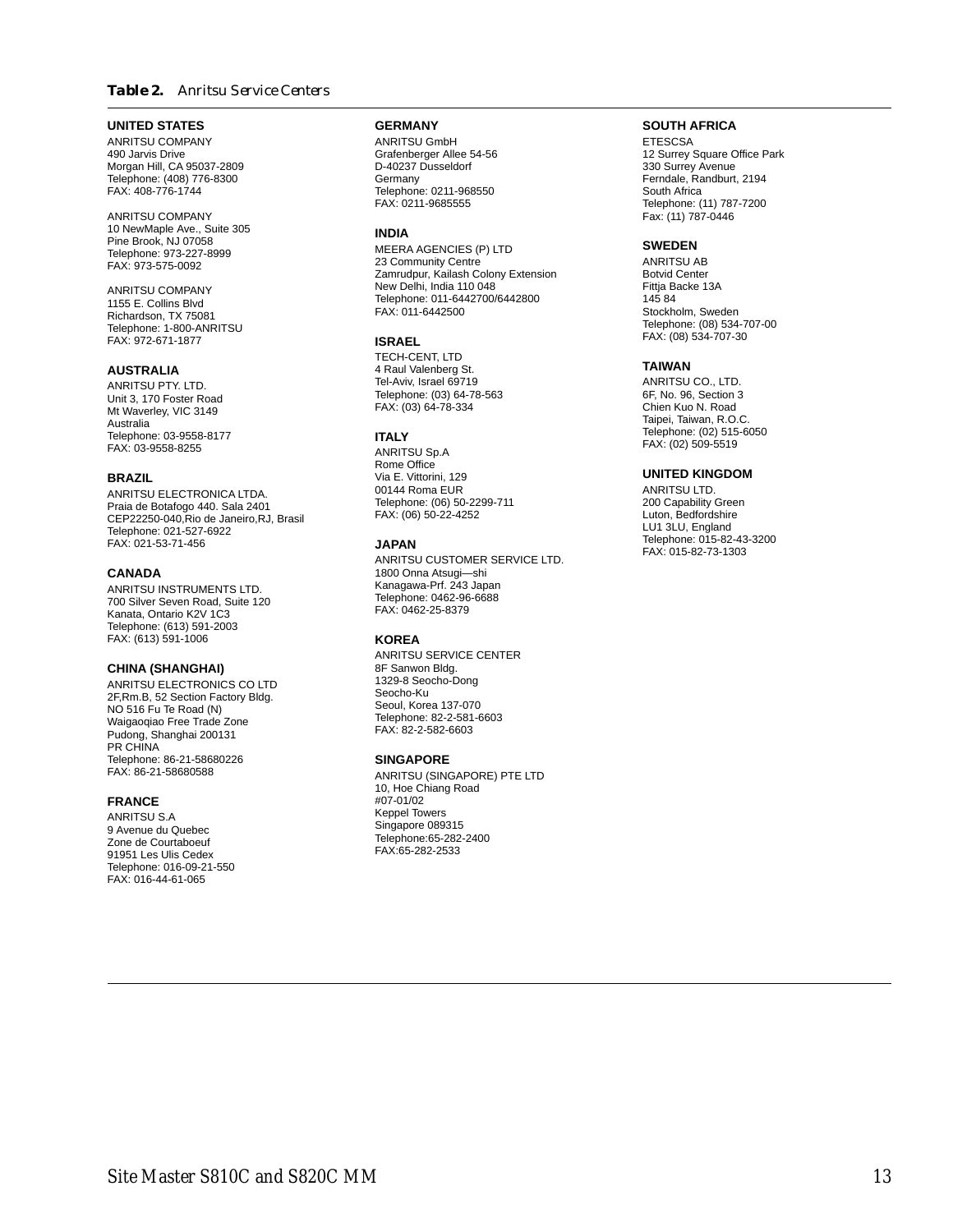# NOTES